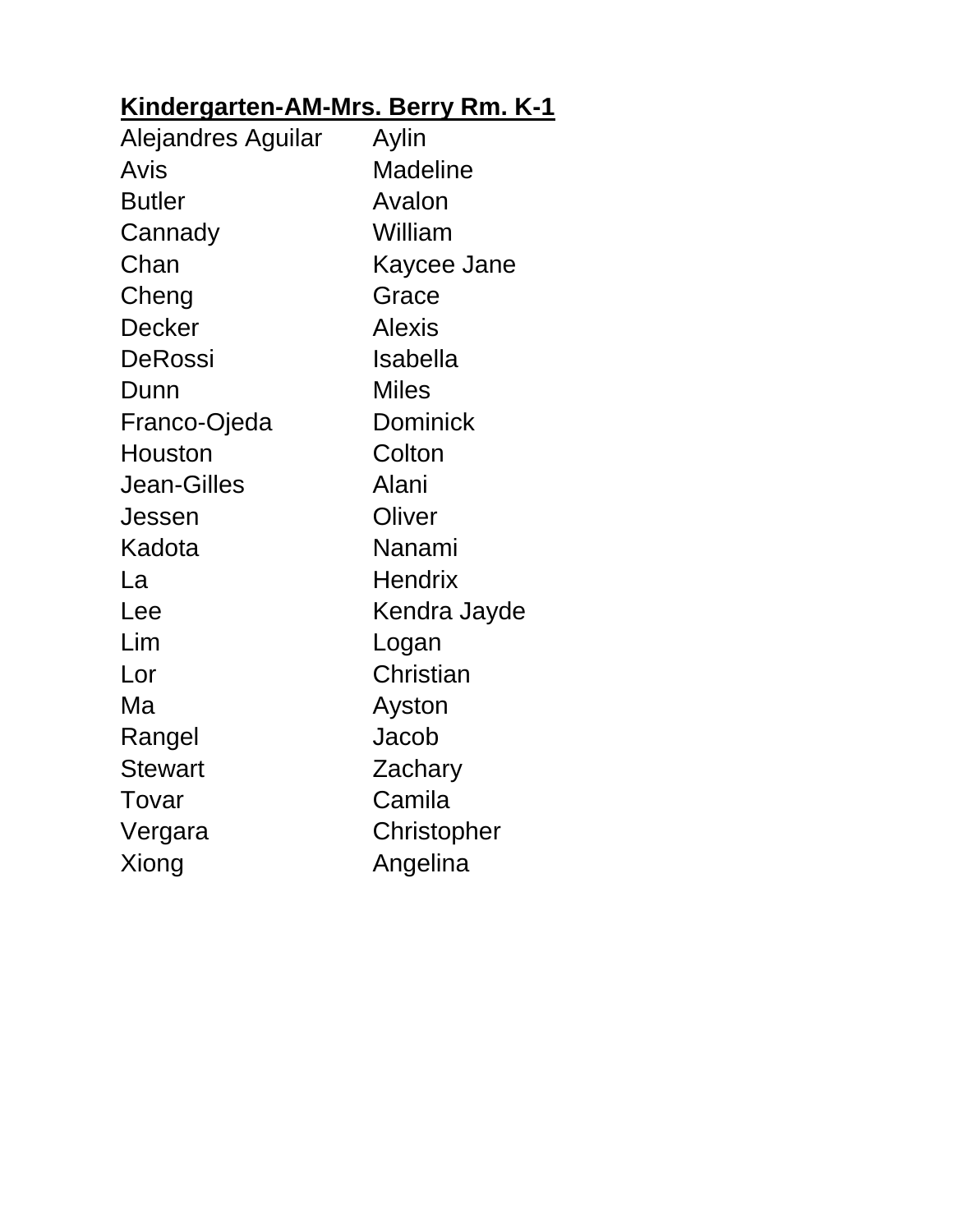### **Kindergarten-AM-Mrs. Willard Rm. K-2**

| <b>Blount</b>           | Daniel               |
|-------------------------|----------------------|
| <b>Browne</b>           | Alani                |
| <b>Byrnes</b>           | Oliver               |
| Caridad                 | <b>Abigail Grace</b> |
| Castro                  | <b>Maria Grace</b>   |
| Day                     | Keegan               |
| Duncan                  | <b>Bradley</b>       |
| Garcia                  | <b>Maxine</b>        |
| Gibbs                   | <b>Hunter</b>        |
| Hanson                  | Ivy                  |
| <b>Hernandez-Macias</b> | Eva                  |
| Ishimoto                | <b>Tyler</b>         |
| Katalbas                | Mariano              |
| Kingston                | Ford                 |
| Lopez-Nelson            | Julian               |
| Lowry                   | Cassidy              |
| <b>Montez</b>           | Emma                 |
| <b>Nickerson</b>        | Ada                  |
| Ortega                  | Samantha             |
| Saephan                 | Grayson              |
| <b>Simmons</b>          | Royal                |
| Thao                    | <b>Triumph</b>       |
| <b>Tolentino</b>        | Otis                 |
| Vue                     | Adrian               |
|                         |                      |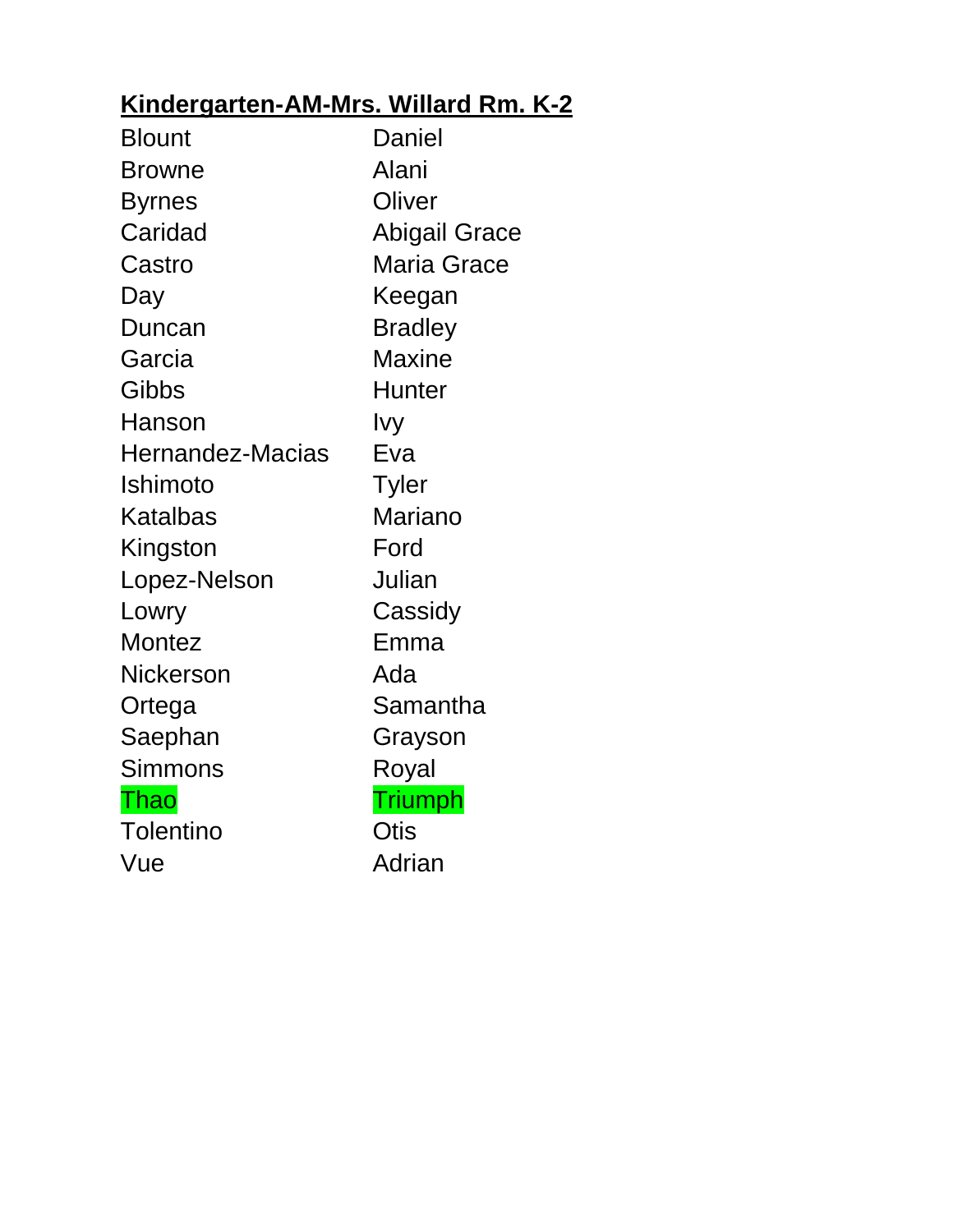### **Kindergarten-PM-Ms. Davids Rm. K-2**

| Atkinson               | Kalimah          |
|------------------------|------------------|
| <b>Baldwin</b>         | Emorie           |
| <b>Bustillo Gaeta</b>  | Giovanni         |
| Chen                   | Anson            |
| Chen                   | <b>Keith</b>     |
| Chu                    | <b>Mackenzie</b> |
| <b>Dietz</b>           | <b>Molly</b>     |
| Ducore                 | Ziva             |
| <b>Flores</b>          | Aliliana         |
| <b>Fujinaga-Starks</b> | Aaliyah          |
| Gomez                  | Emeterio         |
| Her                    | Leo Mateo        |
| Ibrahim                | Sohaib           |
| Leon                   | Connie           |
| <b>Maciel</b>          | <b>Nicholas</b>  |
| Odell                  | Samantha         |
| Prakash                | Shayra           |
| Qiu                    | Ellyssa          |
| Rippel                 | Nova             |
| Schasiepen             | Ruby             |
| Schasiepen             | Sloan            |
| Tong                   | Cameron          |
| Vega Melchor           | Yesenia          |
| <b>Walters</b>         | Lyla             |
|                        |                  |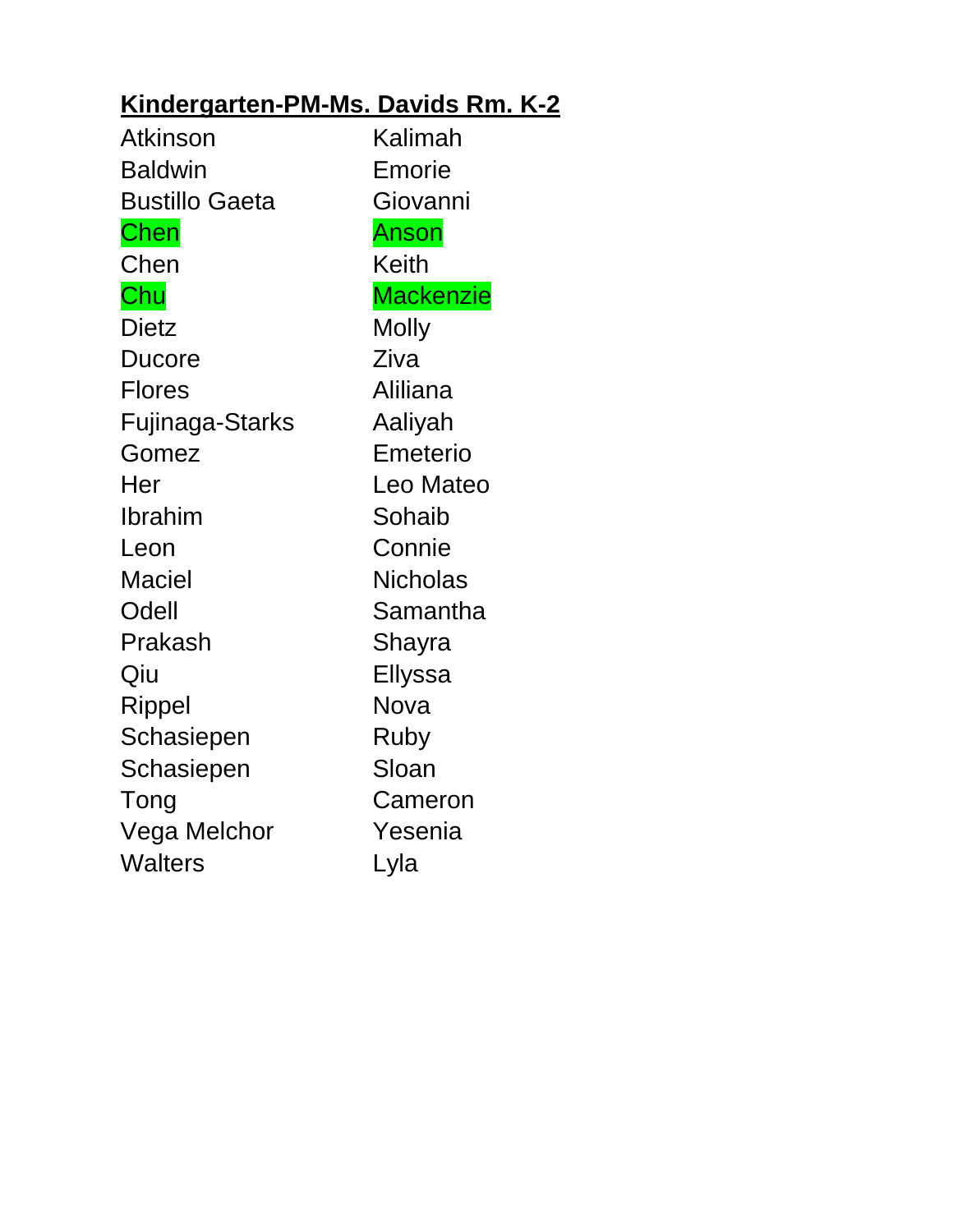### **1st Grade-Ms. Gisler Rm. 7**

| Avis            | Ailee         |
|-----------------|---------------|
| <b>Batiratu</b> | Susannah      |
| <b>Britt</b>    | Aurora        |
| <b>Bryson</b>   | Nathan        |
| <b>Bunac</b>    | Sarah         |
| Cheung          | Emily         |
| Dunn            | Evangelina    |
| Fong            | Jeremiah      |
| Grande          | Krystal Rain  |
| Kargar          | Ferdous       |
| Kimura          | Solana        |
| Legaspi         | Chandler Paul |
| Li              | Mack Noposala |
| Littlejohn      | Jayonna       |
| <b>Nassar</b>   | Leen          |
| Nguyen          | Lincoln       |
| Pauley          | Lillianna     |
| Tsang           | Helia         |
| Wooten          | Emir          |
| Yee             | Karissa       |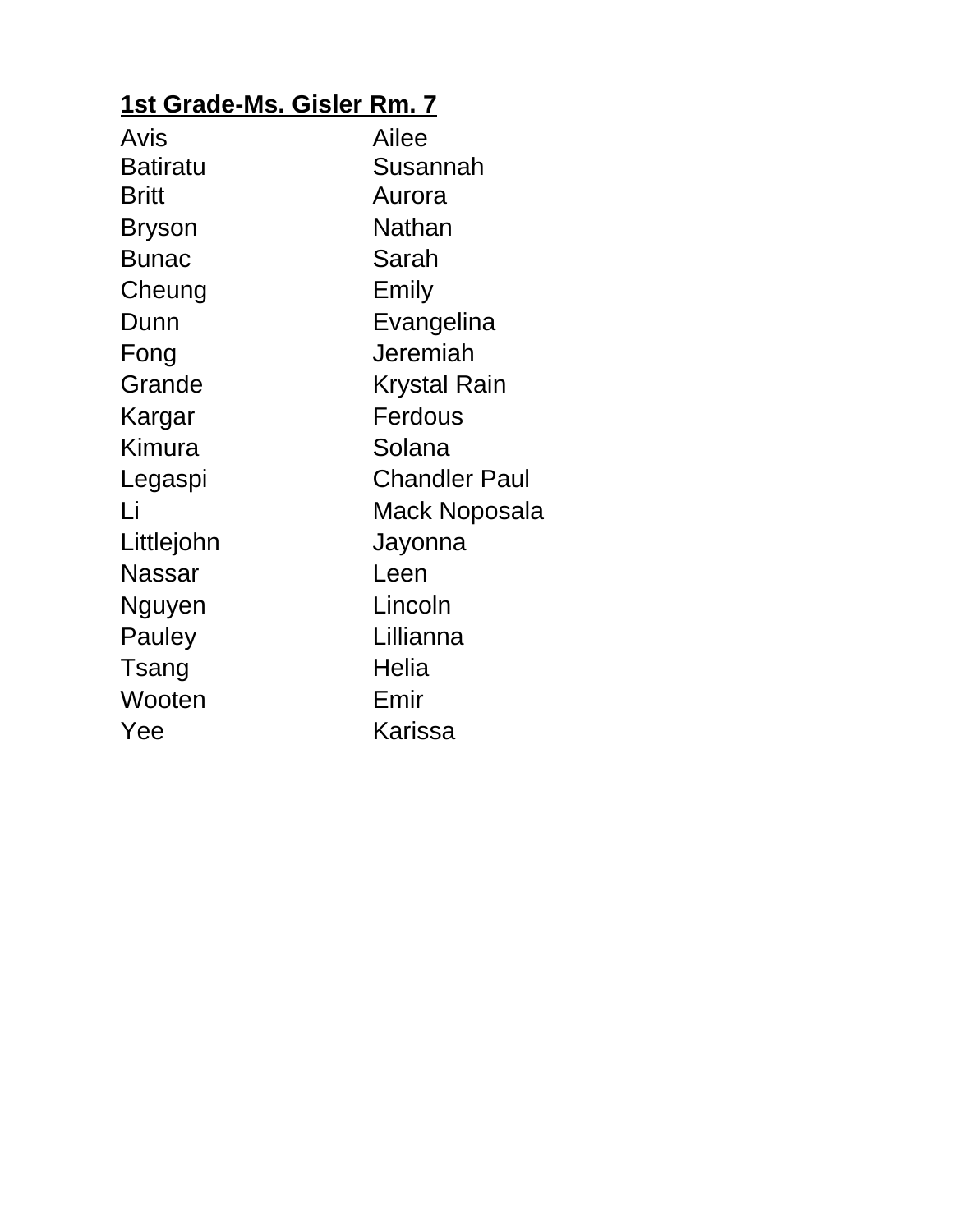### **1st Grade-Ms. Meeks Rm. 6**

| <b>Biggs</b>     | Colton         |
|------------------|----------------|
| Caesar           | Makai          |
| Campbell         | Willow         |
| Decker           | Tye            |
| <b>Dillard</b>   | Zaydrian       |
| Fujii            | <b>Kristin</b> |
| Gayton           | Ronaldo        |
| <b>Gutierrez</b> | Nathan         |
| <b>Jimenez</b>   | Emilia         |
| Khan             | Isaaq          |
| Kubica           | June           |
| Leon             | Maryjane       |
| Lindholm         | Aurora         |
| Long             | Jaxson         |
| Luu              | Ryan           |
| <b>Mordwinow</b> | Ambrea         |
| <b>Murphy</b>    | Ash            |
| <b>Schlenker</b> | Carly          |
| Tomas            | Kenobi         |
| West Jimenez     | Yurialisse     |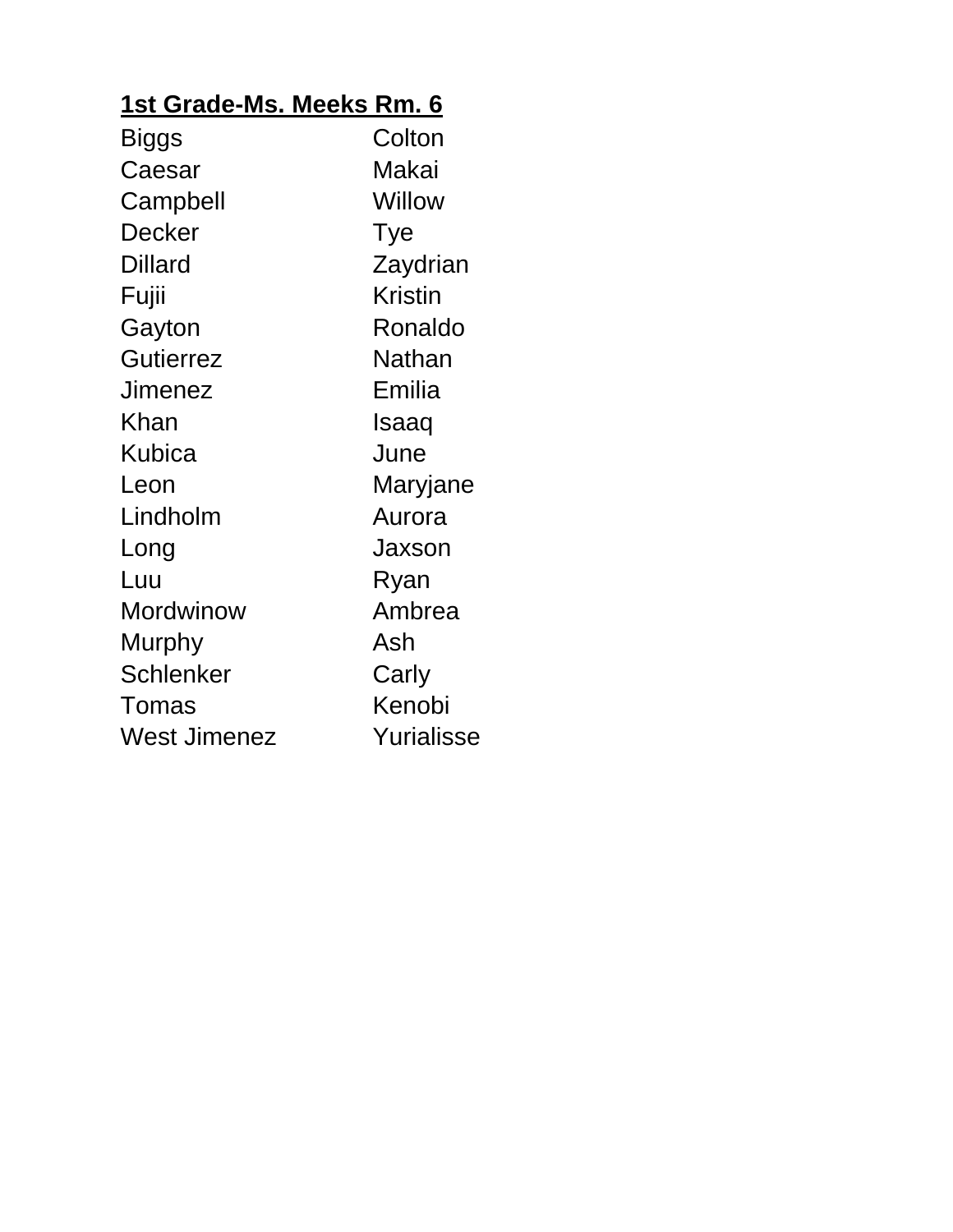### **1st Grade-Mrs. Olcomendy Rm. 10**

| Clark         | Colton          |
|---------------|-----------------|
| Clark         | Ramona          |
| Dobbs         | Sarai           |
| Elhamshary    | Hams            |
| Gray          | <b>Vivienne</b> |
| Her           | Penelope        |
| Kue           | Zoey            |
| McConlogue    | Elijah          |
| McPherson     | Mary            |
| <b>Morton</b> | Caleb           |
| Noman         | Abdul Rafay     |
| Pearson       | <b>Brenden</b>  |
| Richmond      | Aiden           |
| Shaw          | Ivyana          |
| Shiroi        | Hana            |
| Singh         | Avni            |
| <b>Sutter</b> | Easton          |
| Yang          | Joanna          |
| Zeller        | Rexton          |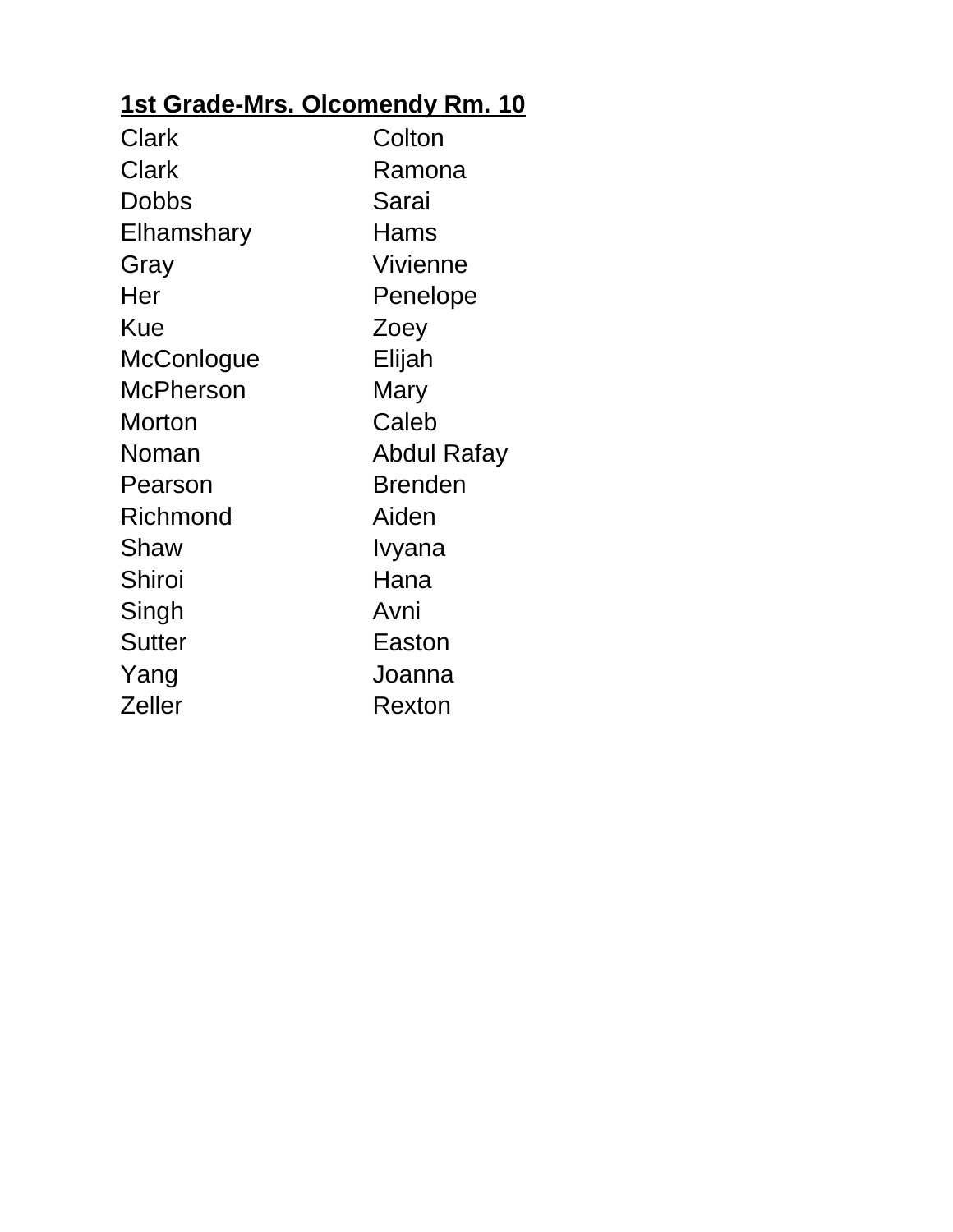### **2nd Grade-Mr. Albert Rm. 11**

| Abad              | <b>Jaxton Markus</b>   |
|-------------------|------------------------|
| Al-Marsoomi       | Sana                   |
| <b>Baker</b>      | Drew                   |
| <b>Brunson</b>    | Aiko                   |
| <b>Celis</b>      | <b>Francis Carmelo</b> |
| Chen              | Ethan                  |
| Cheng             | Garrick                |
| Conrad            | Morgan                 |
| Elsayed           | Laila                  |
| Ferrell           | Andrew                 |
| Ferrell           | Sky                    |
| <b>Fields</b>     | Faith                  |
| Franco-Ojeda      | Armando                |
| Getchell-Alvarado | <b>Cortez</b>          |
| Gumah             | Nabia Na Wuni          |
| Hajali            | <b>Noura</b>           |
| Kang              | <b>Brandon</b>         |
| Lowi-Teng         | Keilani                |
| <b>Mattson</b>    | Alexander              |
| Oushakoff         | <b>Nicholas</b>        |
| <b>Ruvalcaba</b>  | Alexa                  |
| Sanchez           | Luca                   |
| Tamondong-Brown   | Giano                  |
| Tamrat            | Abel                   |
| Tse               | Kalun                  |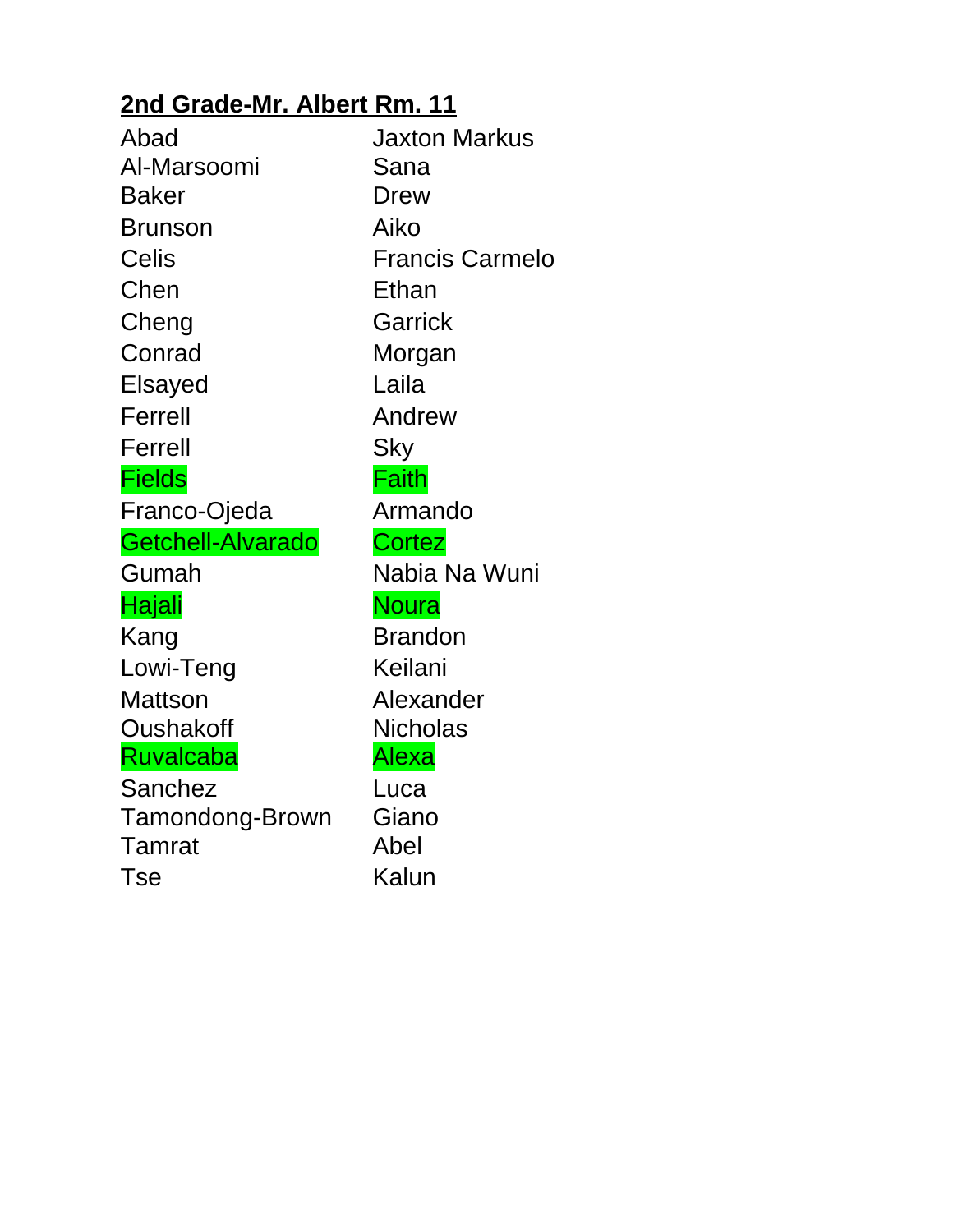# **2nd Grade-Mrs. Jeter Rm. 4**

| Andrusiak         | Enzo           |
|-------------------|----------------|
| <b>Bailey</b>     | Zyir           |
| <b>Best-Lewis</b> | <b>Harlem</b>  |
| Carandang         | Kayla          |
| Chavez            | Jesse          |
| Griffin           | <b>Krista</b>  |
| Hak               | Norah          |
| Jones             | Castiel        |
| Keller            | <b>Dustin</b>  |
| Kwong             | Liam           |
| Lau               | <b>Brysen</b>  |
| Li                | Chloe          |
| Lucas             | <b>Charles</b> |
| <b>Moua</b>       | <b>Aubree</b>  |
| Nurmi             | <b>Bennett</b> |
| Raj               | Jaanvi         |
| Ramos             | Jade           |
| Shimizu           | Sota           |
| <b>Stewart</b>    | Charlotte      |
| Tanaka            | <b>Marissa</b> |
| Tang              | <b>Richard</b> |
| <b>Tolentino</b>  | Elizabeth      |
| Yang              | <b>Kaden</b>   |
| Zazueta           | <b>Nicolas</b> |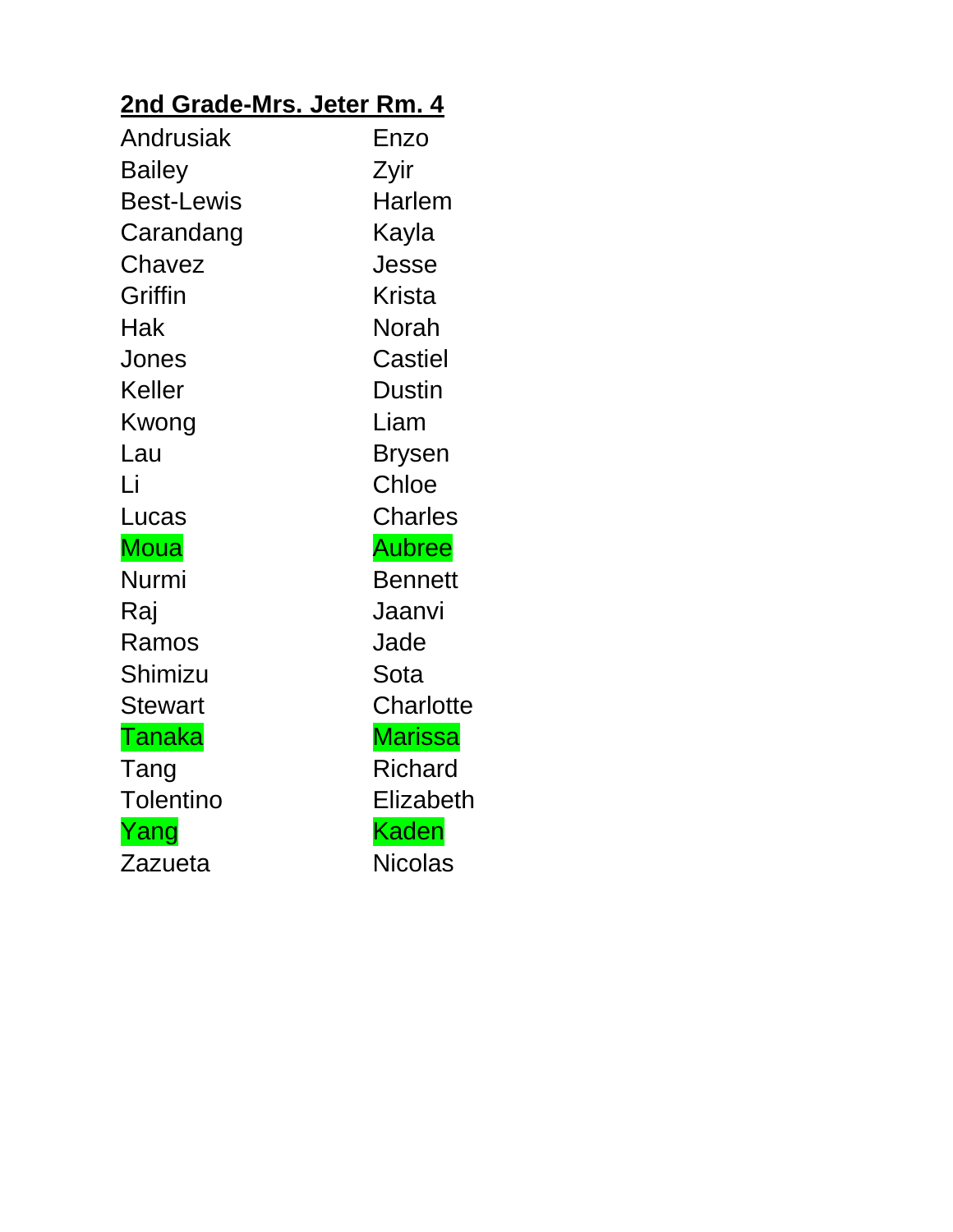### **2nd Grade-Ms. Sahar Rm. 3**

| Agustin                  | Cassius         |
|--------------------------|-----------------|
| Alegre                   | Nikiah          |
| <b>Barillas Carrillo</b> | Said            |
| Brown                    | Mickayla        |
| Garduno                  | <u>Alani</u>    |
| Harris                   | Josiah          |
| Her                      | Ashley          |
| Hirahara                 | <b>Michael</b>  |
| Hirota                   | Menjaylakaye    |
| Hongsivilay Pascual      | Chrissa         |
| Huang                    | <b>Justin</b>   |
| King                     | <b>Noelle</b>   |
| <b>Kostyuk</b>           | <b>Nicholas</b> |
| <b>McMillon</b>          | Ariana          |
| <b>Meneses</b>           | <b>Noel</b>     |
| <b>Mitchell</b>          | <b>Vincent</b>  |
| Olivas Sandoval          | Elena           |
| Piccirilli               | Lilia           |
| <b>Riesen</b>            | Kira            |
| <b>Salinas</b>           | Che             |
| Sullivan                 | Alec            |
| Takehara                 | Kikuma          |
| Tessema                  | Karode          |
| Yakabe                   | <b>Charles</b>  |
|                          |                 |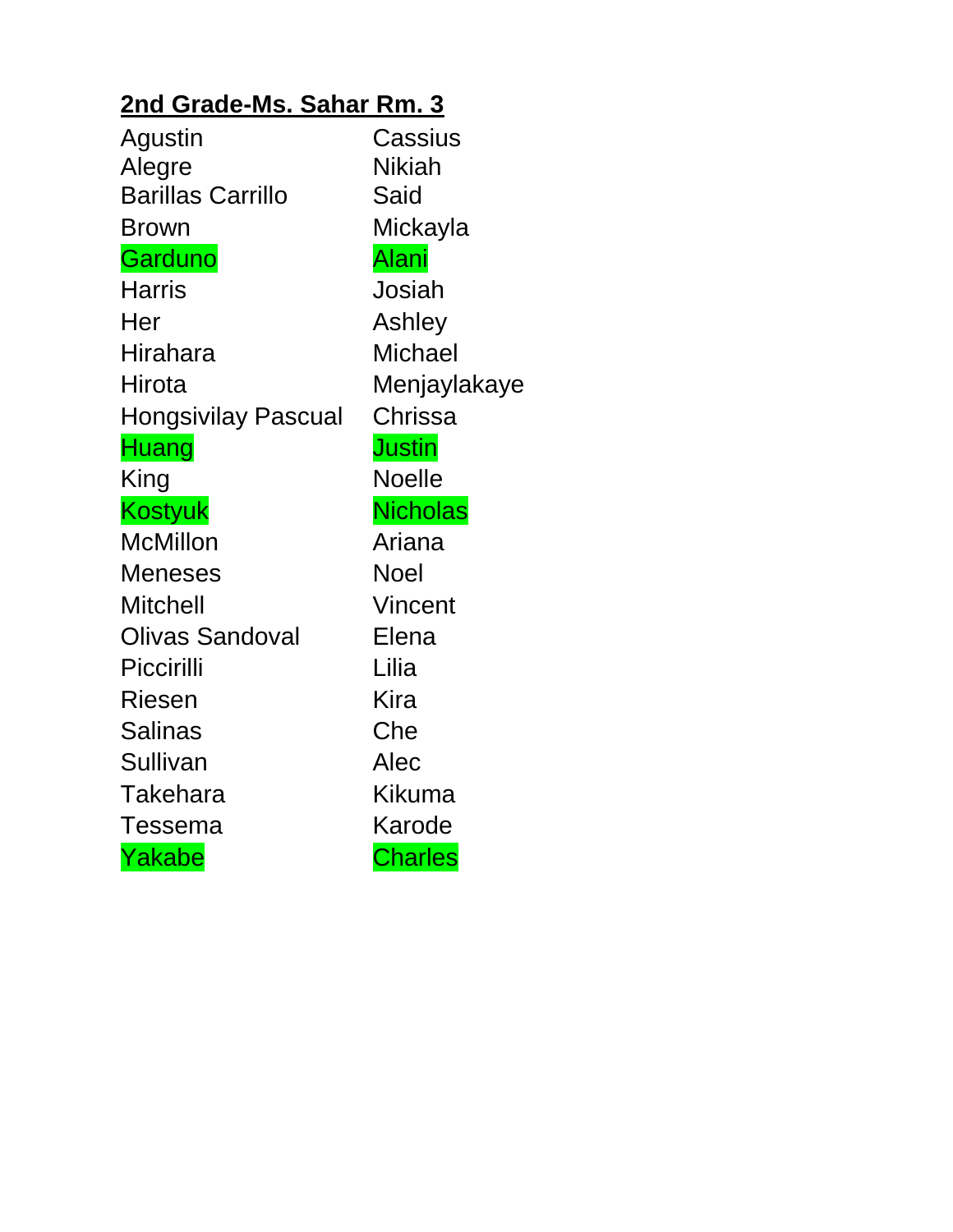### **3rd Grade-Mrs. Spinella-Rm. 5**

| Zyanya         |
|----------------|
| Jayden         |
| Hamza          |
| <b>Elise</b>   |
| <b>Violet</b>  |
| Luna           |
| Kokomi         |
| Trenton        |
| Keyno          |
| Dearlyn        |
| <b>Saffery</b> |
| <b>Mckenna</b> |
| Xavier         |
| Sofia          |
| Ahmarrddin     |
| <b>Ruby</b>    |
| <b>Mariah</b>  |
| Micah          |
| <b>Thomas</b>  |
| Vanessa        |
| Edward         |
| Peter          |
| <b>Riley</b>   |
| Jacob          |
|                |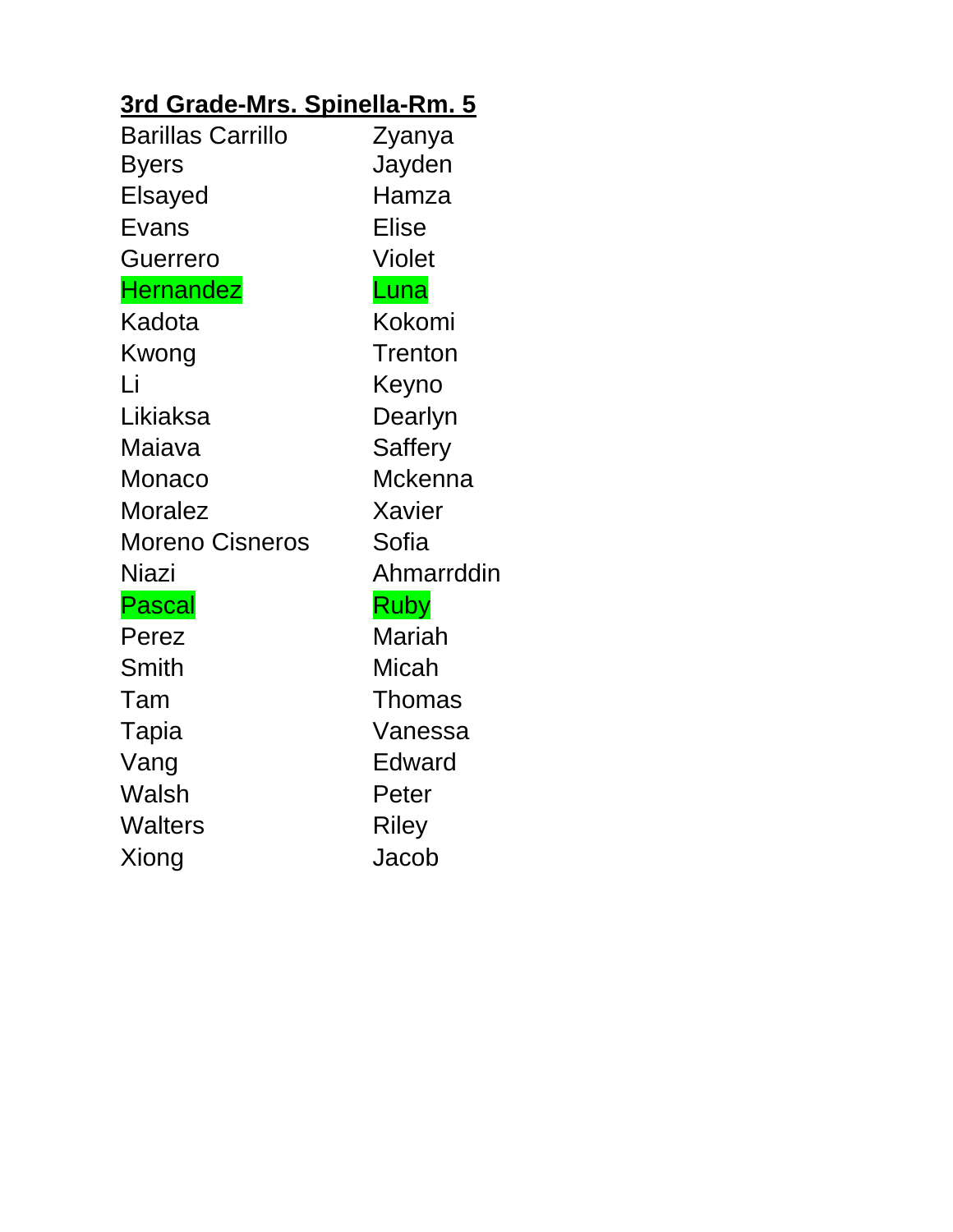### **3rd Grade-Mrs. Nylander Rm. 19**

| <b>Aguilar-Rios</b>   | Alexander      |
|-----------------------|----------------|
| Aigbiremholen         | Jolie          |
| <b>Bledsoe</b>        | Johnny         |
| Bonner                | David          |
| Canales               | Lincoln        |
| Cannady               | Hope           |
| <b>Casillas</b>       | Ella           |
| Chavez                | Isaiah         |
| Cheung                | Autumn         |
| Day                   | Quinn          |
| <b>Huang</b>          | <b>Hazel</b>   |
| Johnson               | Makai          |
| Kiesling              | Emily          |
| Miranda               | Ava            |
| Notsinneh             | Olivia         |
| Pearson               | <b>Vivien</b>  |
| Prasad                | Saahil         |
| Rangel                | <b>Ellie</b>   |
| Rodriguez-Tinker      | <b>Ezekiel</b> |
| <b>Ruiz Contreras</b> | Mateo          |
| Sanchez               | Isabella       |
| Stockdale             | Gavyn          |
| <b>Thomas Parker</b>  | <b>Amelie</b>  |
| Yee                   | Jordyn         |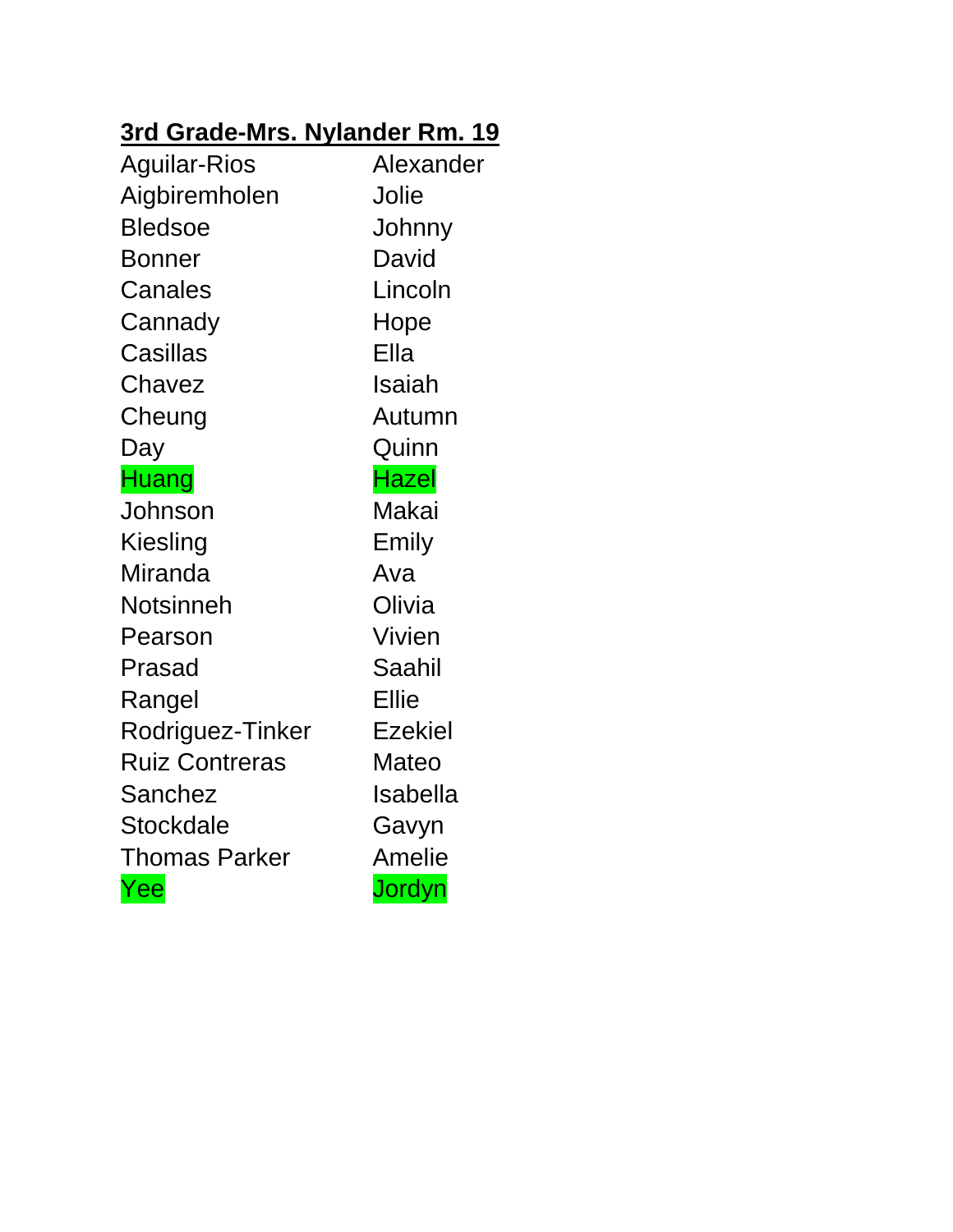#### **3rd Grade-Mrs. Porto Rm. 18**

| Alejandres Aguilar | Natalia              |
|--------------------|----------------------|
| Attah              | Alexandra            |
| Campos             | Rebecca              |
| Chan               | <b>Kingston Gway</b> |
| Cummings-O'keefe   | Vanessa              |
| Fleming            | Isaiah               |
| Gayton             | Isela                |
| Ghebregziabher     | <b>Bethlehem</b>     |
| Gomez              | Enzo                 |
| Houston            | <b>Mason</b>         |
| Jones              | Leyne                |
| Lim                | Carter               |
| Lobato             | Jaysine              |
| Love               | Joseph               |
| McGovern           | Jack                 |
| Mendoza            | Alayna               |
| Ram                | Shorye               |
| Randall            | Greyson              |
| Shimabukuro        | Kiyomi               |
| Tarver             | Kaydence             |
| Thompson           | Ella                 |
| Tsang              | Havanna              |
| Watson             | Canaan               |
| Wiseman            | Grace                |
|                    |                      |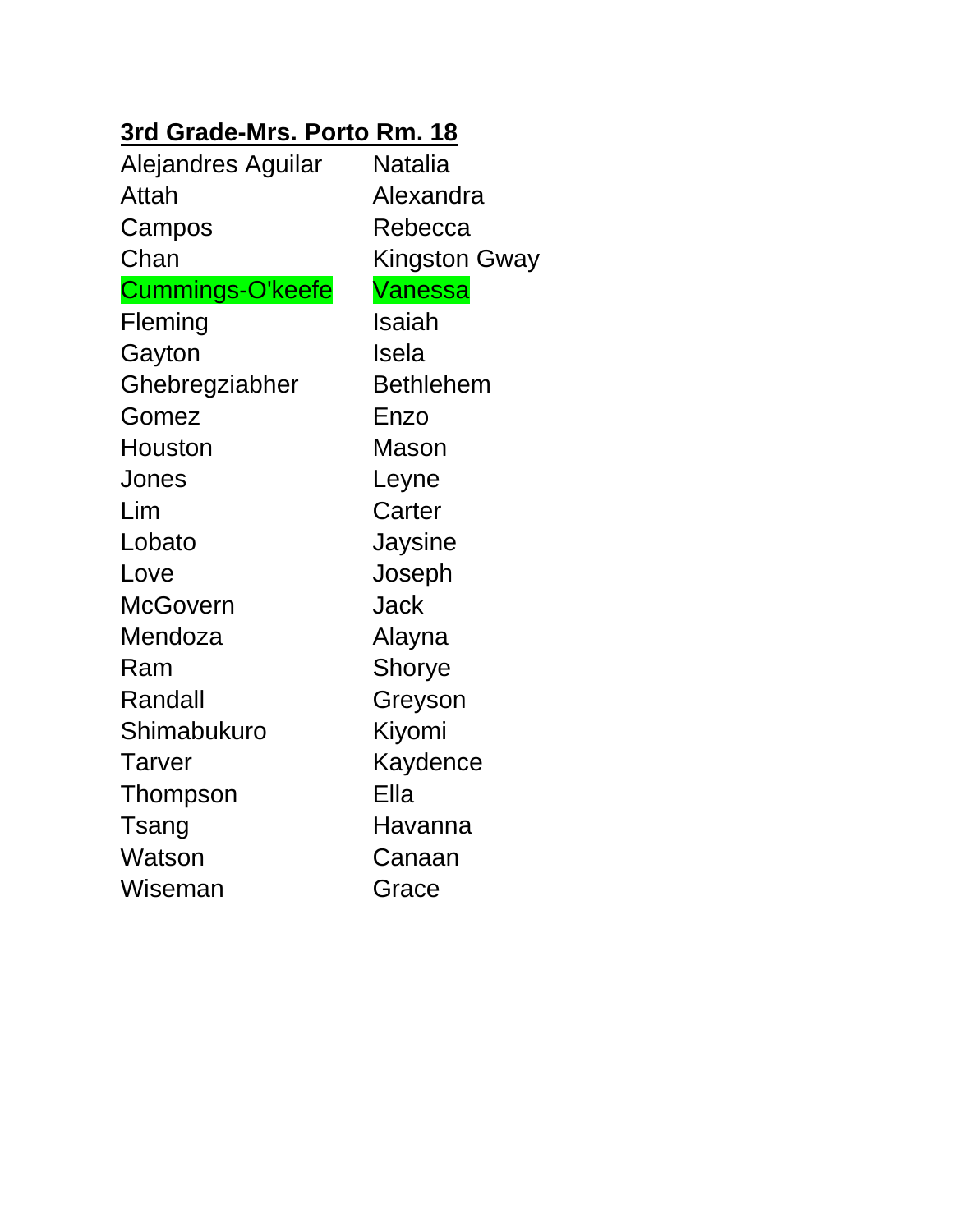# **4th Grade-Mr. Hanks Rm. 9**

| Al-Marsoomi             | Tara           |
|-------------------------|----------------|
| <b>Barawed</b>          | <b>Blake</b>   |
| <b>Brewer</b>           | Lillian        |
| <b>Burmudez-Harrell</b> | Analeah        |
| Chan                    | William Eugene |
| Guerra                  | Dylan          |
| Haywood-Lehman          | Urriah         |
| Huang                   | Kevin          |
| <b>Jean-Gilles</b>      | Akemi          |
| Lam                     | Kyle           |
| Landreth                | <b>Noelle</b>  |
| Mai                     | Chi            |
| <b>Meneses</b>          | Mia            |
| <b>Miller</b>           | Cooper         |
| <b>Mordwinow</b>        | Peter          |
| Moye                    | Aniya          |
| Ornelas                 | Angel          |
| <b>Rivas</b>            | Sergio Vincent |
| Saeyang                 | Julian         |
| Salaber                 | Kate           |
| Sanchez                 | Andrea         |
| Sauer                   | Kara           |
| Schlenker               | Mia            |
| Shibata                 | Kyle           |
| Shigetoshi              | <b>Drake</b>   |
| <b>Sutter</b>           | Addisen        |
| <b>Sykes</b>            | Jeremiah       |
| <b>Walcott</b>          | Kingston       |
| Wiseman                 | Colton         |
| Wong                    | <b>Blair</b>   |
| Wong                    | Emily          |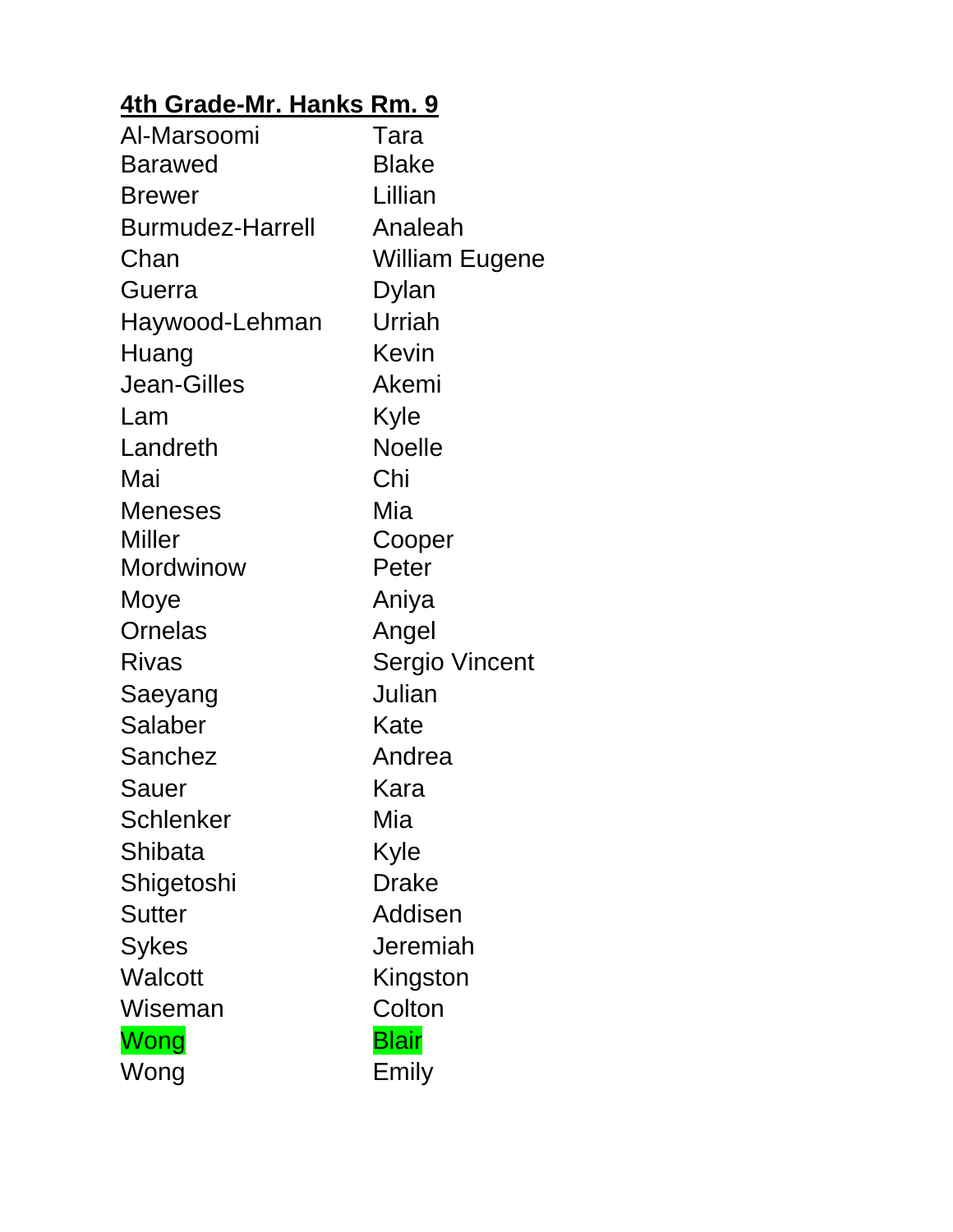### **4th Grade-Mr. Thao Rm. 8**

| <b>Barker</b>    | William             |
|------------------|---------------------|
| Collins          | A'miah              |
| Currenton        | <b>Arielle</b>      |
| Da Costa         | Jai                 |
| Diaz             | Adrianna            |
| Du Rousseaux     | Leila               |
| <b>Ezzell</b>    | Toma                |
| Fleming          | Raef                |
| Gallego          | Lillian             |
| Hale             | <b>Steven</b>       |
| Hayashi          | Nathan              |
| Her              | <b>Terry</b>        |
| <b>Hernandez</b> | Fernanda            |
| Hill             | Kaylani             |
| Hothan           | Cassandra           |
| Huey             | Dylan               |
| Knorr            | <b>Ellery</b>       |
| Legaspi          | <b>Pauline Anne</b> |
| Lopez            | Gavino              |
| Moua             | Sophie              |
| Ngai             | Derek               |
| Pascual          | Collin              |
| Plancarte        | Anabella            |
| <b>Riesen</b>    | Deacon              |
| Saechao          | Alana               |
| Soliman          | Yassin              |
| <b>Tanaka</b>    | <b>Ashley</b>       |
| Thao             | Lincoln             |
| Yang             | <b>Brian</b>        |
| Yep              | Raimie              |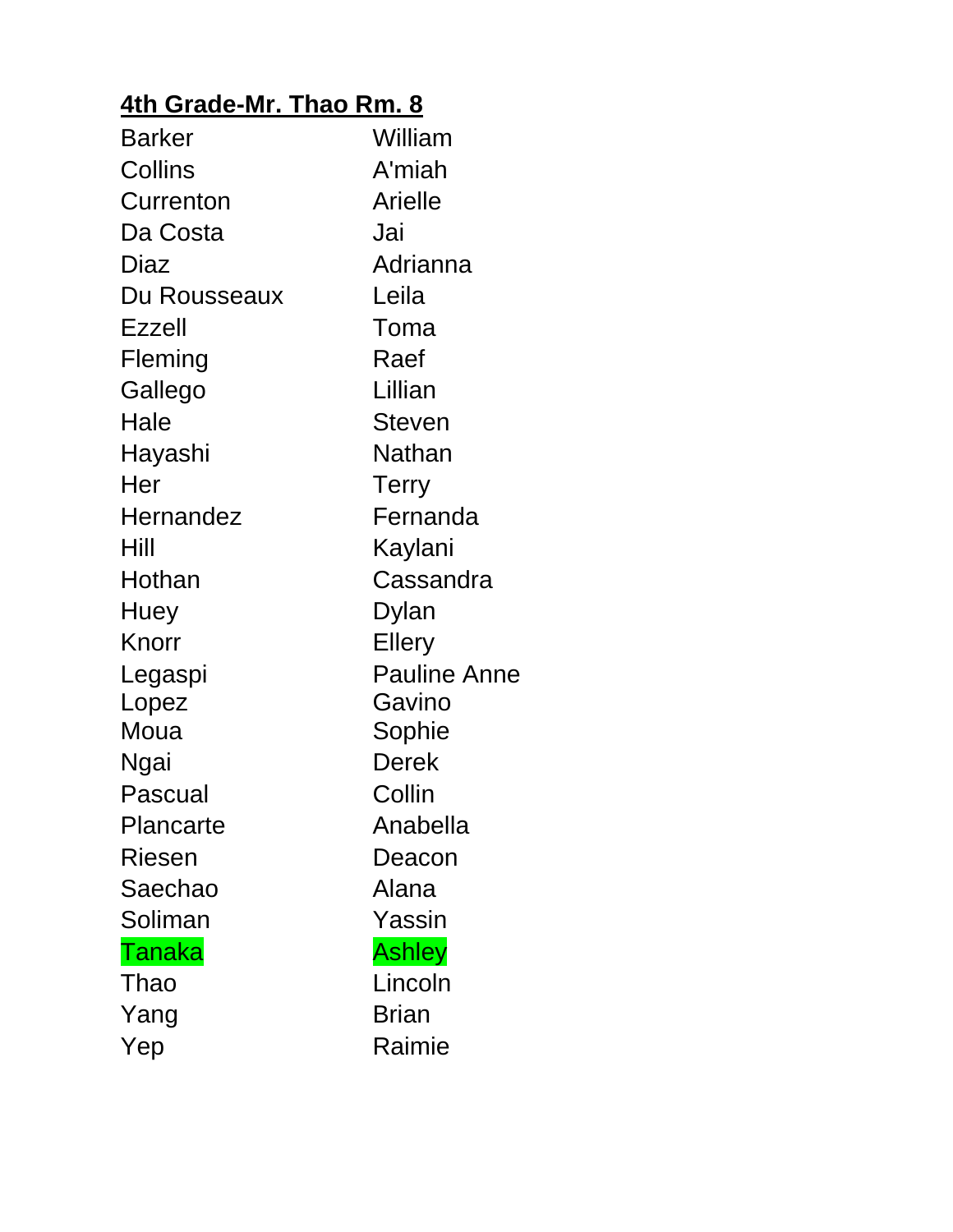### **4th Grade-Mr. Freeman Rm. 12**

| Andrusiak                           | Parker         |
|-------------------------------------|----------------|
| Bente                               | Emitt          |
| Brown                               | Lucas          |
| Chang                               | <b>Genesis</b> |
| Clark                               | Daniel         |
| Faragalli                           | Rachel         |
| Gastelum                            | Alena          |
| Holloway-Cole                       | Baylon         |
| Lopez-Nelson                        | Mia            |
| Loss                                | Naomi          |
| Macaraeg                            | Luke           |
| <b>Mitchell</b>                     | Preston        |
| Percival                            | Etuina         |
| Sanchez                             | Carthony       |
| <b>Soares</b>                       | Jocelyn        |
| Solano                              | Ayrton         |
| <b>Tolentino</b>                    | Eli            |
| Wong                                | Jayden         |
| Wong                                | <b>Sofie</b>   |
| <b>5th Grade-Mr. Freeman Rm. 12</b> |                |
| <b>Baker</b>                        | Thea           |
| Delao                               | Cameron        |
| Gomez                               | Amelia         |
| <b>Gutierrez</b>                    | Abbygail       |
| McShea                              | Caleb          |
| <b>Purice</b>                       | Alisa          |
| Saechao                             | Lily           |
| <b>Sam</b>                          | Liam           |
| <b>Skates</b>                       | Chaunci        |
| Tamondong-Brown                     | Amia           |
| Tapia                               | Daniela        |
| Walsh                               | Phillip        |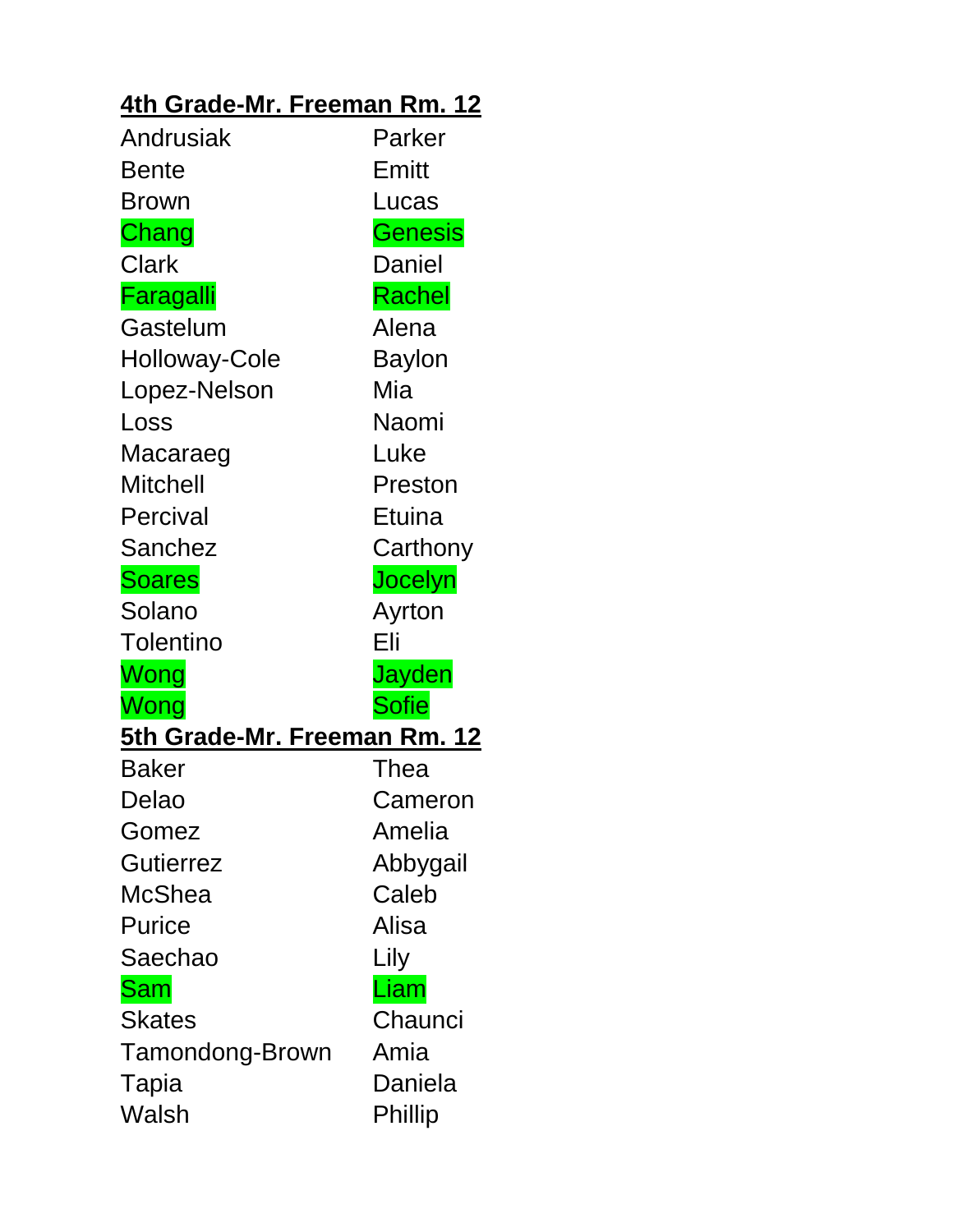### **5th Grade-Mr. Gonzales Rm. 14**

| <b>Bailey</b>   | Caleb          |
|-----------------|----------------|
| <b>Brewer</b>   | Genevieve      |
| Brown           | Ava            |
| Fry             | Ryan           |
| Fujii           | Kylie          |
| <b>Guerrero</b> | <b>Simone</b>  |
| <b>Kostyuk</b>  | <b>Katie</b>   |
| <b>Kue</b>      | Elijah         |
| Kwong           | Desmond        |
| Li              | Ciena          |
| <b>Maciel</b>   | Javier         |
| Marozzi         | Daniel         |
| McCarthy        | Lyla           |
| <b>Melchor</b>  | Adam           |
| Moralez         | Leilah         |
| Moua            | Ezra           |
| Nguyen          | Sophie         |
| Porche          | Ruth           |
| Raj             | Jaiyanna       |
| Saepharn        | Peyton         |
| Santich         | Jessalyn       |
| <b>Tarver</b>   | Aniyah         |
| Terrazas        | Mia            |
| <b>Turrey</b>   | Anthony        |
| <b>Williams</b> | Bayah          |
| Wright          | Jonathan       |
| Yakabe          | <b>Natalia</b> |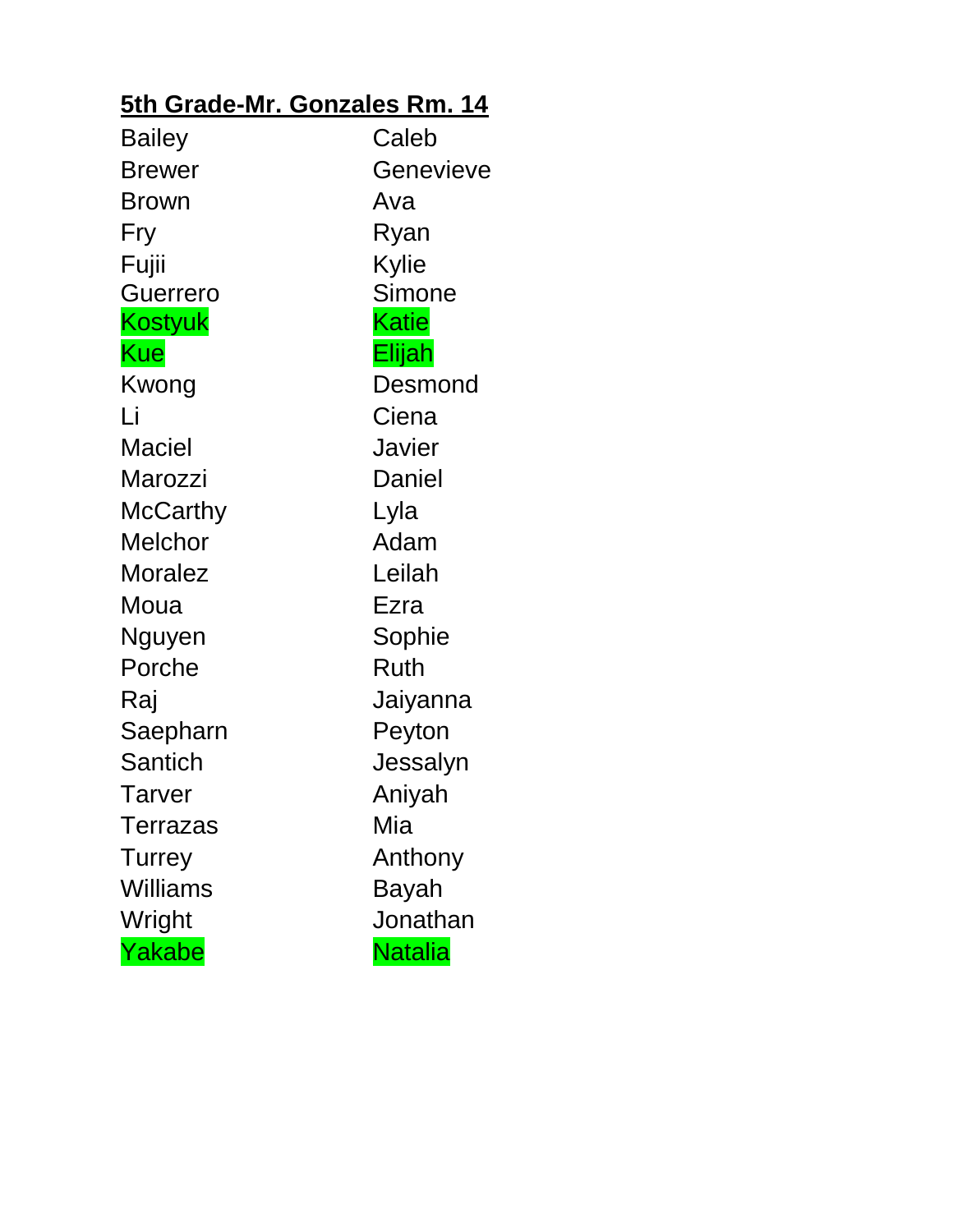#### **5th Grade-Ms. Gray Rm. 13**

| <b>Albert</b>   | Avani          |
|-----------------|----------------|
| <b>Alvarado</b> | <b>Calista</b> |
| Alvarado        | Zane           |
| Avenell         | Kade           |
| Bonner          | Caitlin        |
| Cooper          | Jordan         |
| Davido          | Alexander      |
| Davis           | Amiah          |
| <b>Fields</b>   | Kensie         |
| Ghebregziabher  | Hanna          |
| Holmgren        | Ethan          |
| Jeter           | Jaylen         |
| Jiang           | <b>Thomas</b>  |
| Khan            | Farah          |
| Lobato          | Kailyn         |
| Lucas           | Elijah         |
| Lujan           | Jersey         |
| Macumber        | Genevieve      |
| Matheny         | <b>Matthew</b> |
| Miranda         | Luke           |
| Montez          | <b>Steven</b>  |
| Murphy          | Skai           |
| Nurmi           | Ethan          |
| Reyes           | Gabriela       |
| Roth            | Rio            |
| Sosa            | Analise        |
| <b>Stewart</b>  | <b>Matthew</b> |
| <b>Wilkins</b>  | Layla          |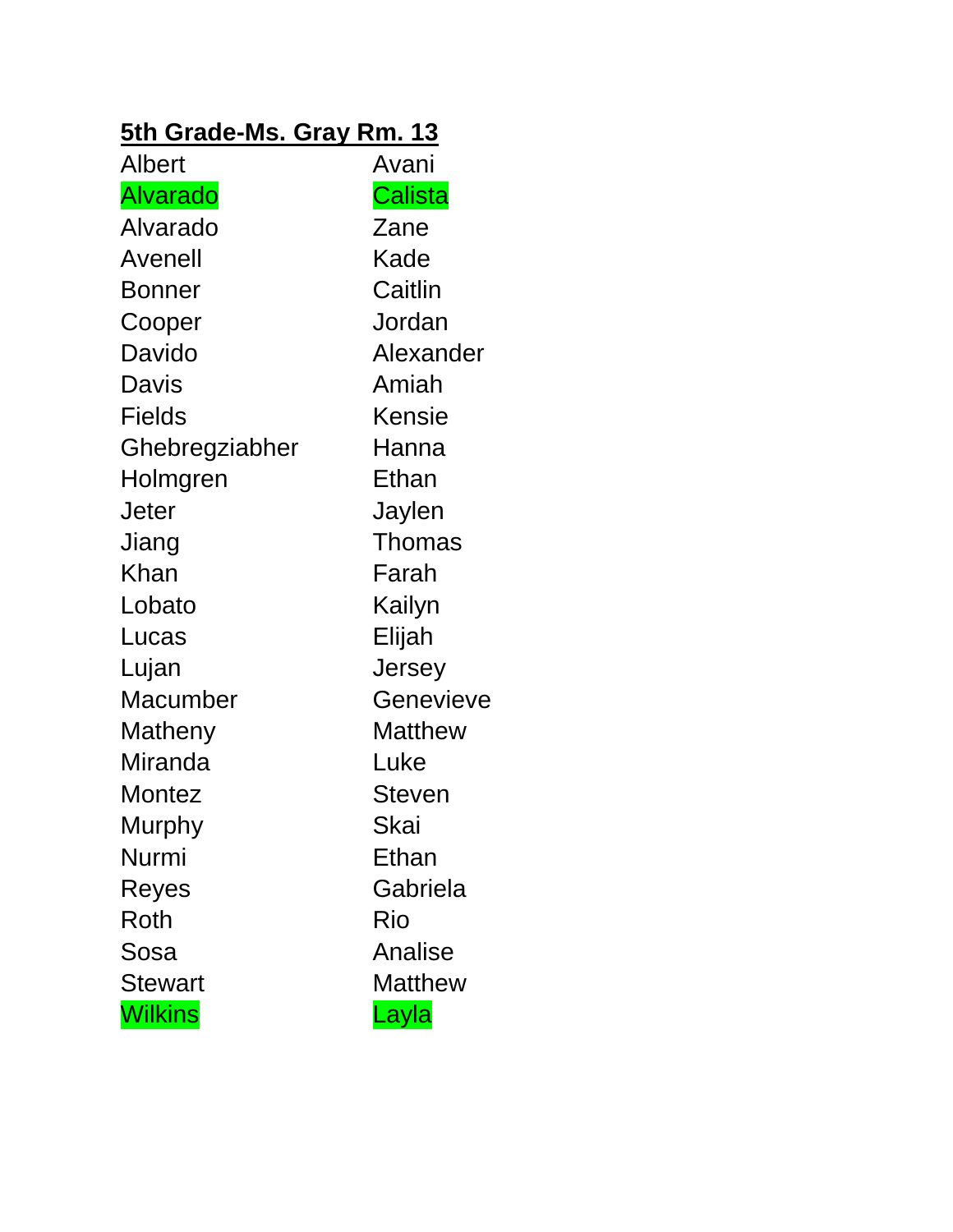# **6th Grade-Mr. Commandatore Rm. 17**

| <b>Barawed</b>          | Kyle                |
|-------------------------|---------------------|
| <b>Baumback</b>         | Juliana             |
| <b>Becerril</b>         | Sebastian           |
| <b>Brown</b>            | Londan              |
| Canonigo                | <b>Elijah Ezeus</b> |
| Che                     | Caleb               |
| Descuatan               | Chris Jayden        |
| Franco-Ojeda            | <b>Jackelinne</b>   |
| Fung                    | Alexander           |
| Her                     | Venus               |
| <b>Hicks-Arterberry</b> | Sebastian           |
| Holling                 | <b>Theodore</b>     |
| Huey                    | Aidan               |
| Jandu                   | Harsimran           |
| Jordan                  | Airess              |
| King                    | Naomi               |
| Lam                     | Kenneth             |
| Morikawa                | Kira                |
| Morikawa                | Reina               |
| Nanai                   | Malia Alakoka       |
| <b>Ornelas Davalos</b>  | Yaritza             |
| Perez                   | Andres              |
| Ramos                   | Isaac               |
| Ruiz                    | Julian              |
| Sharma                  | Rihanna             |
| <b>Strum</b>            | Emma                |
| Vergara                 | Sienna              |
| <b>Walcott</b>          | Penelope            |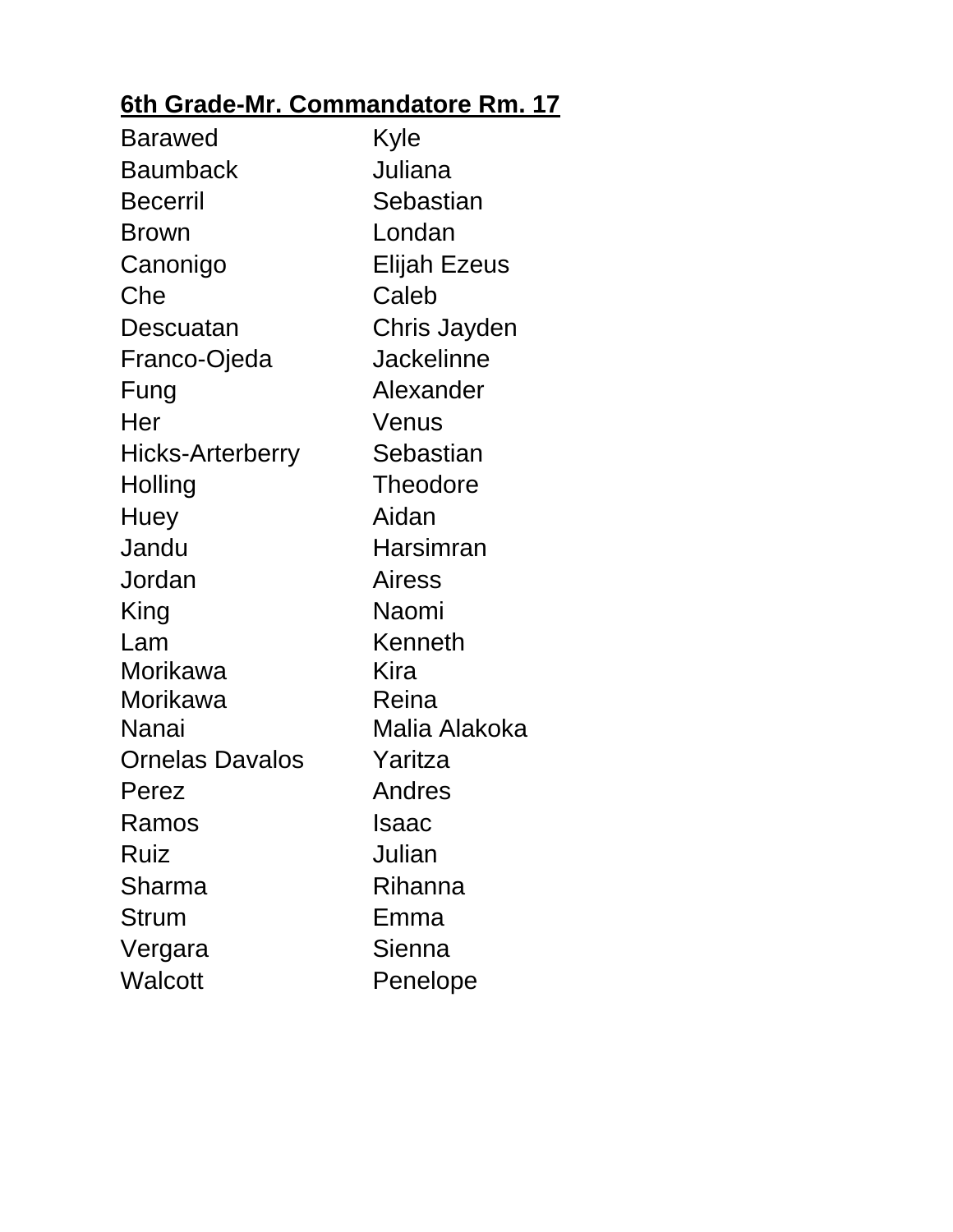#### **6th Grade-Mr. Mullen Rm. 15**

| Abad                  | Mackenzie Jaymes      |
|-----------------------|-----------------------|
| <b>Carver Rivera</b>  | Troy                  |
| Counts                | Queen                 |
| <b>Flores</b>         | Elijah                |
| Ghebregziabher        | <b>Essey</b>          |
| Guerra                | Jonathan              |
| Hirahara              | Katelynn              |
| Huang                 | Jayden                |
| <b>Huber-Ramirez</b>  | Joseph                |
| Jones                 | Leyton                |
| King                  | <b>Harlem</b>         |
| <b>Koike</b>          | Maya                  |
| Kojima-Black          | Finley                |
| Lacebal               | <b>Isaiah</b>         |
| <b>Mitchell</b>       | <b>Charles</b>        |
| Ordonaz               | Ava                   |
| <b>Ruiz Contreras</b> | <b>Allison Nicole</b> |
| Saika                 | Vanessa               |
| Sasaki                | Colin                 |
| Sasaki                | Lana                  |
| Sasaki                | Leila                 |
| Shoemaker             | <b>Emelia</b>         |
| Taylor                | <b>Darius</b>         |
| <b>Tessema</b>        | Sarem                 |
| <b>Thelwell</b>       | Yekuno                |
| Yee                   | <b>Addison</b>        |